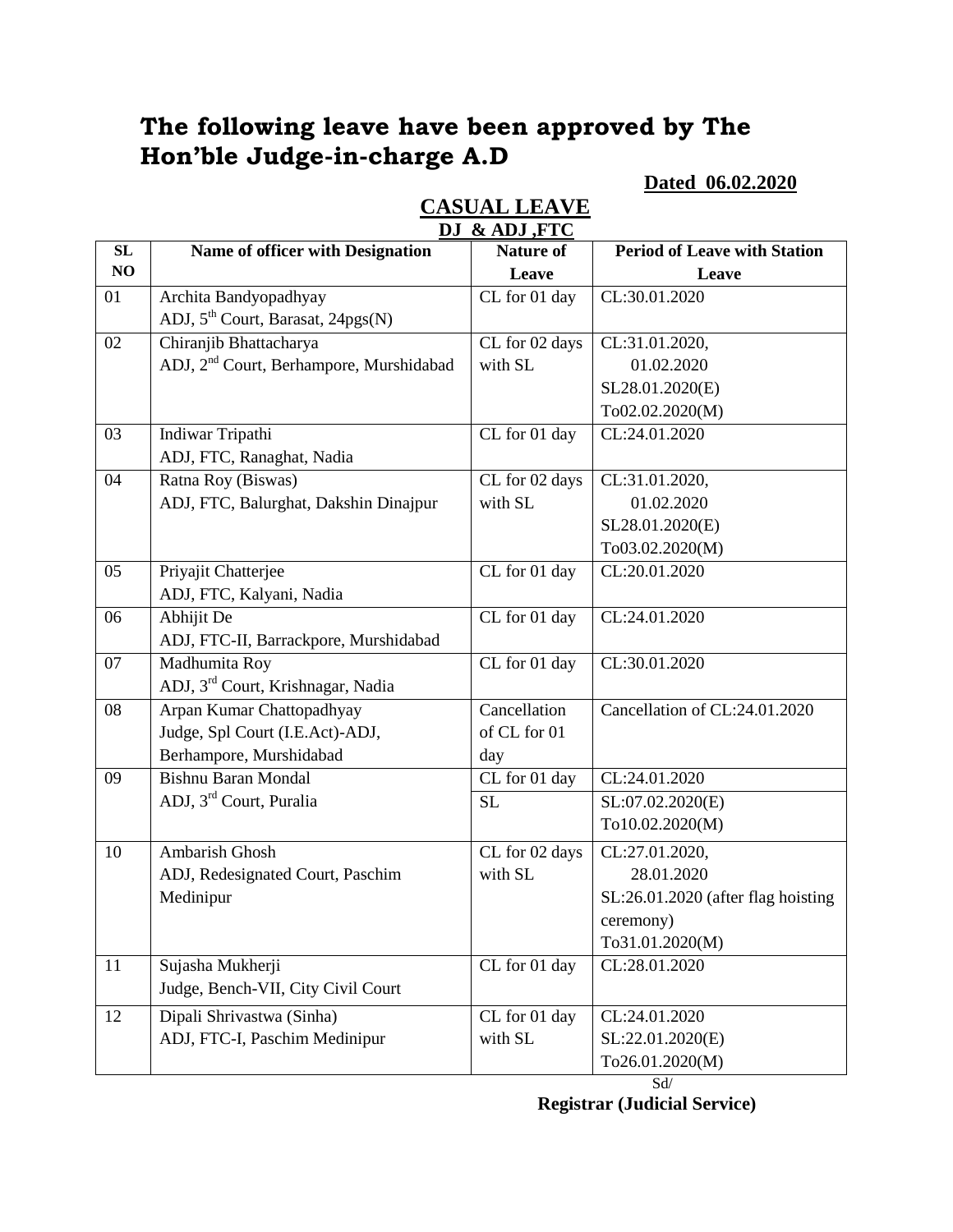# **The following leave have been approved by The Hon'ble Judge-in-charge A.D**

# **Dated 06.02.2020**

| SL | <b>Name of officer with Designation</b>       | <b>Nature of Leave</b> | <b>Period of Leave with Station</b> |
|----|-----------------------------------------------|------------------------|-------------------------------------|
| NO |                                               |                        | Leave                               |
|    |                                               |                        |                                     |
| 01 | Ananta Kumar Bardhan                          | CL for 02 days         | CL:07.02.2020,                      |
|    | ADJ, FTC-I, Jalpaiguri                        | with SL                | 10.02.2020                          |
|    |                                               |                        | SL:06.02.2020(E)                    |
|    |                                               |                        | To11.02.2020(M)                     |
| 02 | Asish Gupta                                   | CL for 02 days         | CL:10.02.2020,                      |
|    | ADJ, FTC-I, Tamluk, Purba Medinipur           | with SL                | 11.02.2020                          |
|    |                                               |                        | SL:07.02.2020(E)                    |
|    |                                               |                        | To12.02.2020(M)                     |
| 03 | Chowdhury Hefazat Karim                       | CL for 01 day with     | CL:07.02.2020                       |
|    | Judge, Bench-II, City Civil Court             | <b>SL</b>              | SL:07.02.2020(M)                    |
|    |                                               |                        | To 09.02.2020(E)                    |
| 04 | Bivas Pattanayak                              | CL for 02 days         | CL:10.02.2020,                      |
|    | DJ, Malda                                     | with SL                | 11.02.2020                          |
|    |                                               |                        | SL:08.02.2020(E)                    |
|    |                                               |                        | To12.02.2020(M)                     |
| 05 | Supratim Dasgupta                             | CL for 01 day with     | CL:10.02.2020                       |
|    | ADJ, 5 <sup>th</sup> Court, Krishnagar, Nadia | <b>SL</b>              | SL:08.02.2020(E)                    |
|    |                                               |                        | To 11.02.2020(M)                    |
| 06 | Arup Roy                                      | CL for 01 day with     | CL:10.02.2020                       |
|    | ADJ, FTC-II, Islampur, Uttar Dinajpur         | <b>SL</b>              | SL:07.02.2020(E)                    |
|    |                                               |                        | To 11.02.2020(M)                    |

#### **CASUAL LEAVE DJ & ADJ ,FTC**

Sd/

**Registrar (Judicial Service)**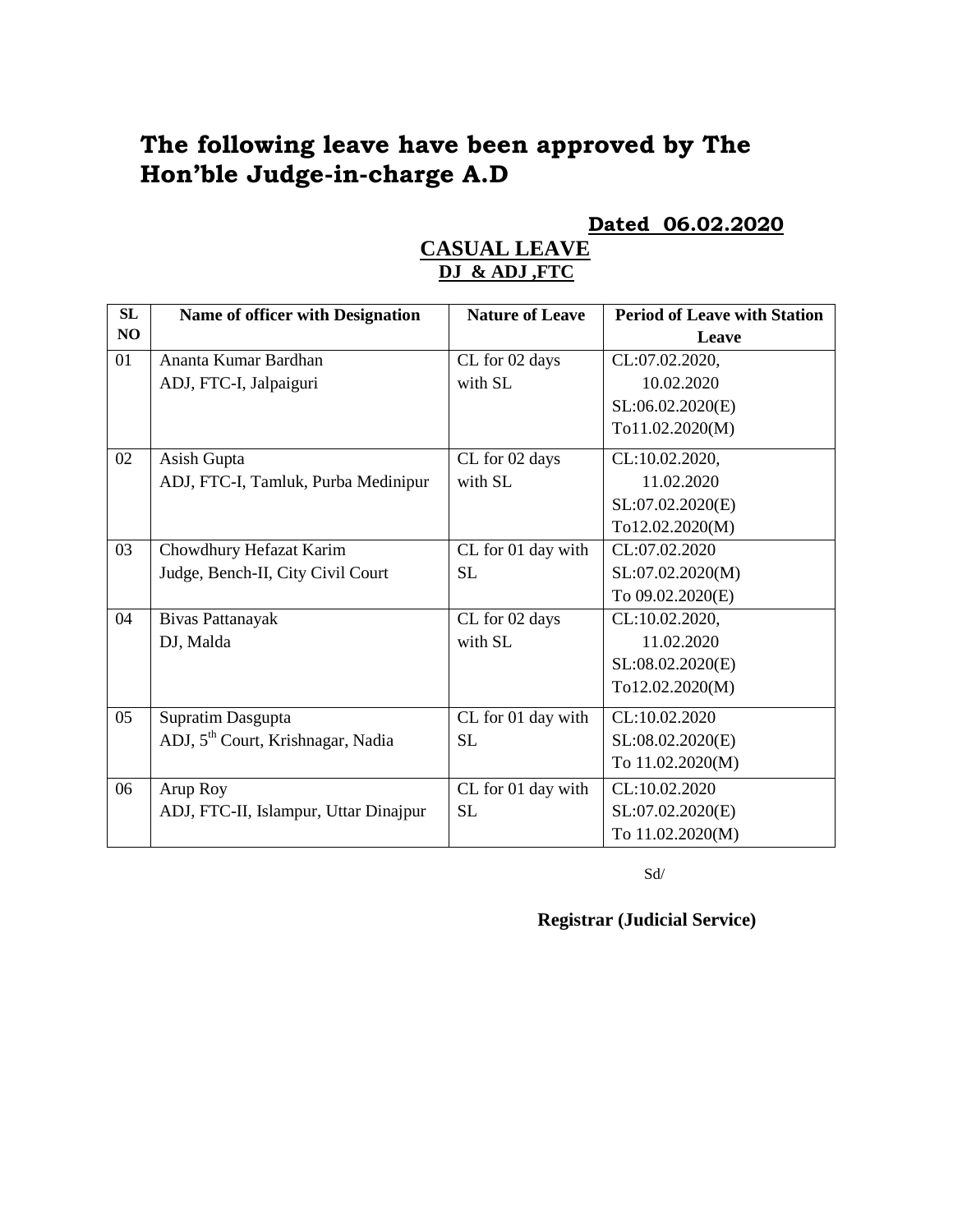# **The following leave have been approved by the Hon'ble Judge-in-Charge A.D.**

**Dated : 06.02.2020**

#### **ADJ, FTC/ CJ(SD)**

| <b>SL</b>      | Name of officer with Designation                 | <b>Nature of</b>    | <b>Period of Leave with</b> |
|----------------|--------------------------------------------------|---------------------|-----------------------------|
| N <sub>O</sub> |                                                  | Leave               | <b>Station Leave</b>        |
| 01.            | Sri Ansuman Chattopadhyay,                       | <b>Earned Leave</b> | From 13.01.2020 to          |
|                | CJ(SD), 1 <sup>st</sup> Court, Krishnagar, Nadia | for 06 days         | 18.01.2020                  |
| 02.            | Smt. Madhumita Roy -III, ADJ, FTC-2,             | <b>Earned Leave</b> | From 16.12.2019 to          |
|                | Kandi, Murshidabad                               | for 03 days         | 18.12.2019                  |

## **CJ(JD)**

| SL<br>N <sub>O</sub> | Name of officer with Designation | <b>Nature of</b><br>Leave | <b>Period of Leave with</b><br><b>Station Leave</b> |
|----------------------|----------------------------------|---------------------------|-----------------------------------------------------|
| 03.                  | Smt. Debarpita Tarafder          | <b>Earned Leave</b>       | On 02.01.2020                                       |
|                      | CJ(JD), Addl.Court, Berhampore,  | for $01$ day              |                                                     |
|                      | Murshidabad                      |                           |                                                     |

**Sd/-**

 **Registrar (Judicial Service)**